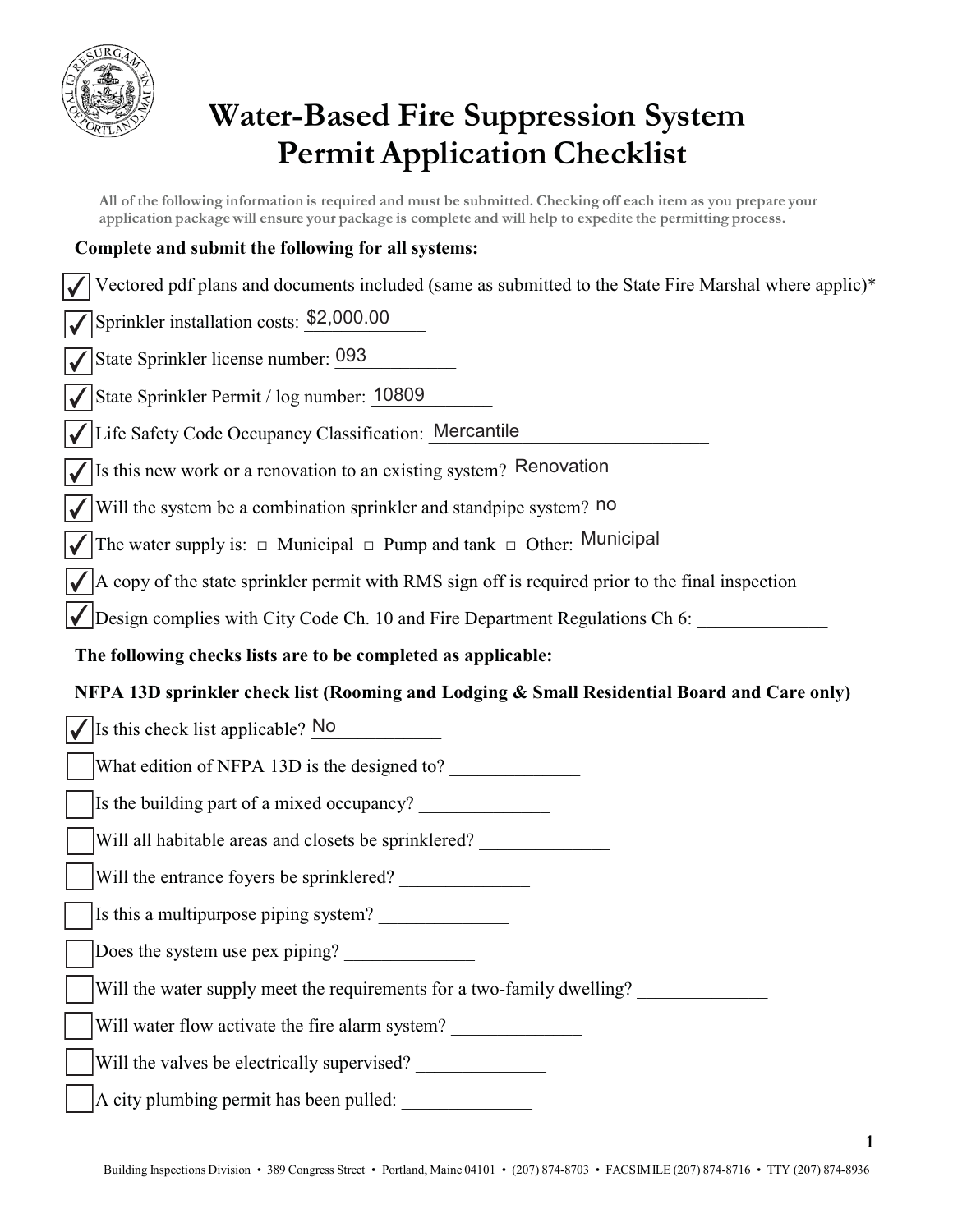## **NFPA 13R sprinkler check list**

| Is this check list applicable? No                                                                                                        |
|------------------------------------------------------------------------------------------------------------------------------------------|
| What edition of NFPA 13R is the designed to?                                                                                             |
| Building construction type:                                                                                                              |
| Will the sprinkler system provide complete or partial coverage of the building?                                                          |
| Will covered exterior balconies, decks and ground floor patios be sprinklered?                                                           |
| Size of riser assembly:                                                                                                                  |
| Fire department connection- number of $2 \frac{1}{2}$ inlets:                                                                            |
| Electrical supervision will be provided via the fire alarm system per NFPA 101:9.7.2:                                                    |
| Is the nearest fire hydrant within 100 ft. of the FDC?                                                                                   |
| The completed Contractor's Material and Test Certificate for Aboveground Piping shall be provided at<br>the completion of the job?       |
| NFPA 13 sprinkler check list                                                                                                             |
| $\sqrt{\text{Is}}$ list check list applicable? Yes                                                                                       |
| What edition of NFPA 13 is the designed to? 2013                                                                                         |
| Building construction type: Non-Combustible                                                                                              |
| Will the sprinkler system provide complete or partial coverage of the building? Complete                                                 |
| System type (See NFPA 13:3.4): $W$ et                                                                                                    |
| √ NFPA 13 Occupancy Classification (Hazard): Ord. Haz. Gp. 2                                                                             |
| $\sqrt{\text{ls}}$ is the structure high-rise (see NFPA 101:3.3.32.7)? No                                                                |
| Size of riser assembly: Existing                                                                                                         |
| Fire department connection- number of 2 $\frac{1}{2}$ inlets: $\frac{1}{2}$ insting                                                      |
| Electrical supervision will be provided via the fire alarm system per NFPA 101:9.7.2: Existing                                           |
| Is the nearest fire hydrant within 100 ft. of the FDC? Yes                                                                               |
| The completed Contractor's Material and Test Certificate for Aboveground Piping shall be provided at<br>the completion of the job? $N/A$ |
| <b>NFPA 14 standpipe check list</b>                                                                                                      |
| Is this check list applicable? No                                                                                                        |

What edition of NFPA 14 is the designed to?

**2**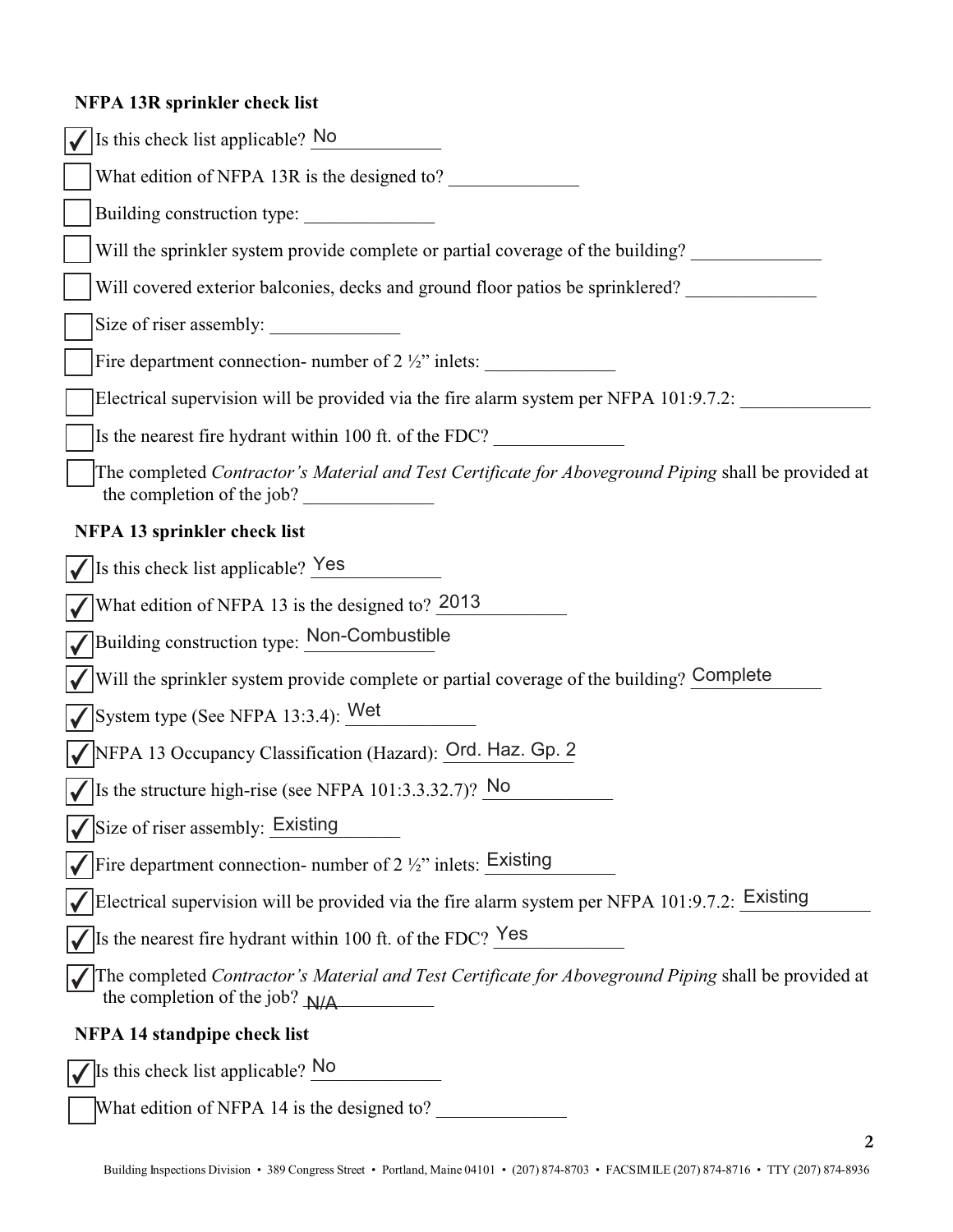| What class of standpipe is this?                                                                                                                                                                                                                                                               |
|------------------------------------------------------------------------------------------------------------------------------------------------------------------------------------------------------------------------------------------------------------------------------------------------|
| Is the system automatic or manual?                                                                                                                                                                                                                                                             |
| Is the system wet or dry (see NFPA $14:5.4.1.4$ )?                                                                                                                                                                                                                                             |
| Is the structure high-rise (see NFPA $101:3.3.32.7$ )?                                                                                                                                                                                                                                         |
| What is the minimum residual pressure for the most remote hose connection (see NFPA 14:7.8.1 and<br>$7.8.2$ ?                                                                                                                                                                                  |
| What is the maximum static pressure at hose connections (see NFPA 14:7.8.3)?                                                                                                                                                                                                                   |
| Are floor control valve assemblies provided (see NFPA 14:6.3.5)?                                                                                                                                                                                                                               |
|                                                                                                                                                                                                                                                                                                |
| Minimum required flow rate (see NFPA 14:7.10): _________________________________                                                                                                                                                                                                               |
| Fire department connection- number of $2\frac{1}{2}$ " inlets (see NFPA 14:7.12.3):                                                                                                                                                                                                            |
| What is the pressure required at the FDC inlets to deliver the system demand (see NFPA 14:6.4.5.2.2):                                                                                                                                                                                          |
| Is the nearest fire hydrant within 100 ft. of the FDC (see NFPA 14:6.4.5.4)?<br>The completed Standpipe Contractor's Material and Test Certificate for Aboveground Piping and<br>Undergrounding Piping as applicable shall be provided at the completion of the job (see NFPA<br>$14:11.1.3$ : |
| NFPA 20 fire pump check list (not required for NFPA 13D systems)                                                                                                                                                                                                                               |
| Is this check list applicable? No                                                                                                                                                                                                                                                              |
| What edition of NFPA 20 is the designed to?                                                                                                                                                                                                                                                    |
| What is the water source?                                                                                                                                                                                                                                                                      |
| Is the pump and associated equipment listed for fire service?                                                                                                                                                                                                                                  |
|                                                                                                                                                                                                                                                                                                |
| What is the pump driver type?                                                                                                                                                                                                                                                                  |
| Is the pump design less than 7 hp?                                                                                                                                                                                                                                                             |
| If less than 7 hp does the pump have a general listing and has its use been approved by the State Fire<br>Marshal's Office?                                                                                                                                                                    |
| Will the equipment be protected in accordance with NFPA 14:5.12?                                                                                                                                                                                                                               |
| Is the pump installed at least 50 ft. from the protected premises?                                                                                                                                                                                                                             |
| If not what is the fire resistance separation provided (see NFPA 14:5.12.1.1)?                                                                                                                                                                                                                 |

**3**